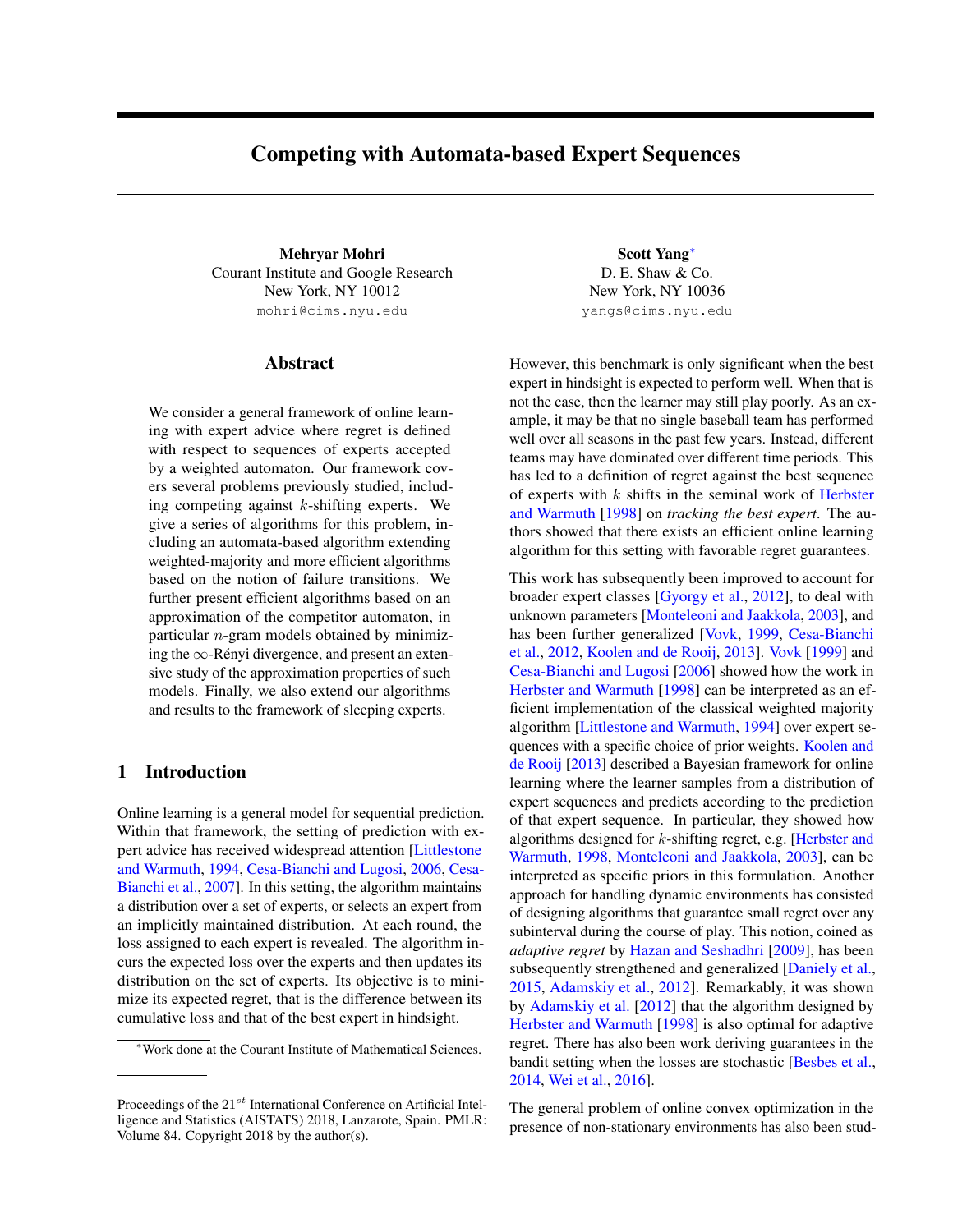

Figure 1: WFAs representing sequences of experts in  $\Sigma = \{a, b, c\}$ . (i)  $\mathcal{C}_{k\text{-shift}}$  with  $k = 2$  shifts, all weights are equal to one and not indicated; (ii)  $\mathcal{C}_{weighted\text{-}shift}$  with  $\alpha, \beta, \gamma \in [0, 1]$ ; (iii)  $\mathcal{C}_{hierarchical}$  a hierarchical family of expert sequences: the learner must select expert  $\alpha$  from the start, can only shift onto  $b$  once, and can only shift onto  $c$  twice.

ied by many researchers. One perspective has been the design of algorithms that maintain a guarantee against sequences that do not vary too much [Mokhtari et al., 2016, Shahrampour and Jadbabaie, 2016, Jadbabaie et al., 2015, Besbes et al., 2015]. Another assumes that the learner has access to a dynamical model that is able to capture the benchmark sequence [Hall and Willett, 2013]. György and Szepesvári [2016] reinterpreted the framework of Hall and Willett [2013] to recover and extend the results of Herbster and Warmuth [1998].

In this paper, we generalize the framework just described to the case where the learner's cumulative loss is compared to that of sequences accepted by a weighted finite automaton (WFA). This strictly generalizes the notion of  $k$ -shifting regret, since k-shifting sequences can be represented by an automaton (see Figure 1), and further extends it to a notion of *weighted regret* which takes into consideration the sequence weights. Our framework covers a very rich class of competitor classes, including WFAs learned from past observations.

Our contributions are mainly algorithmic but also include several new theoretical results and guarantees. We first describe an efficient online algorithm using automata operations that achieves both favorable weighted regret and unweighted regret (Section 3). Next, we present and analyze more efficient solutions based on an approximation of the WFA representing the set of competitor sequences (Section 4), including a specific analysis of approximations via *n*-gram models both when minimizing the  $\infty$ -Rényi divergence and the relative entropy. Finally, we extend the results above to the sleeping expert setting [Freund et al., 1997], where the learner may not have access to advice from all experts at every round (Section 5).

# 2 Learning setup

We consider the setting of prediction with expert advice over  $T \in \mathbb{N}$  rounds. Let  $\Sigma = \{a_1, \ldots, a_N\}$  denote a set of N experts. At each round  $t \in [T]$ , an algorithm A specifies a probability distribution  $p_t$  over  $\Sigma$ , samples an expert  $i_t$  from  $p_t$ , receives the vector of losses of all experts  $l_t \in [0, 1]^N$ , and incurs the specific loss  $l_t[i_t]$ . A commonly adopted goal for the algorithm is to minimize its static (expected) regret  $\text{Reg}_T(\mathcal{A}, \Sigma)$ , that is the difference between its cumulative expected loss and that of the best expert in hindsight:

$$
\operatorname{Reg}_{T}(\mathcal{A}, \Sigma) = \max_{x \in \Sigma} \sum_{t=1}^{T} \mathsf{p}_{t} \cdot \mathbf{l}_{t} - \sum_{t=1}^{T} l_{t}[x]. \tag{1}
$$

Here, we will consider an alternative benchmark, typically more demanding, where the cumulative loss of the algorithm is compared against the loss of the best sequence of experts  $x \in \Sigma^{T}$  among those accepted by a weighted finite automaton (WFA) C over the semiring  $(\mathbb{R}_{+} \cup \{+\infty\}, +, \times, 0, 1)$ .<sup>1</sup> The sequences  $x$  accepted by  $C$ , which we will assume to be non-empty, are those which are assigned a positive value by  $\mathcal{C}, \mathcal{C}(\mathbf{x}) > 0$ .<sup>2</sup> We will denote by  $K \ge 1$  the cardinality of that set of sequences.

We will take into account the probability distribution q defined by the weights assigned by  $C$  to sequences of length  $T$ :  $q(x) = \frac{\mathcal{C}(x)}{\sum_{x \in \Sigma^T} \mathcal{C}(x)}$ . This leads to the following definition of *weighted regret* at time T given a WFA C:

$$
\operatorname{Reg}_{T}(\mathcal{A}, \mathcal{C})
$$
\n
$$
= \max_{\substack{\mathbf{x} \in \Sigma^{T} \\ \mathcal{C}(\mathbf{x}) > 0}} \left\{ \sum_{t=1}^{T} \mathsf{p}_{t} \cdot \mathbf{l}_{t} - \sum_{t=1}^{T} l_{t}[\mathbf{x}[t]] + \log[\mathbf{q}(\mathbf{x})K] \right\},
$$
\n(2)

where  $x[t]$  denotes the tth symbol of x. The presence of the factor  $K$  only affects the regret definition by a constant additive term  $\log K$  and is only intended to make the last term vanish when the probability distribution q is uniform, i.e.  $q(x) = \frac{1}{K}$  for all x. The last term in the weighted regret definition can be interpreted as follows: for a given

<sup>&</sup>lt;sup>1</sup>Thus, the weights in  $C$  are non-negative; the weight of a path is obtained by multiplying the transition weights along that path and the weight assigned to a sequence is obtained by summing the weights of all accepting paths labeled with that sequence.

<sup>&</sup>lt;sup>2</sup>The weight of a sequence  $x$  is the sum of the weights of all paths in the automaton from the intial state to a final state that are labeled with x.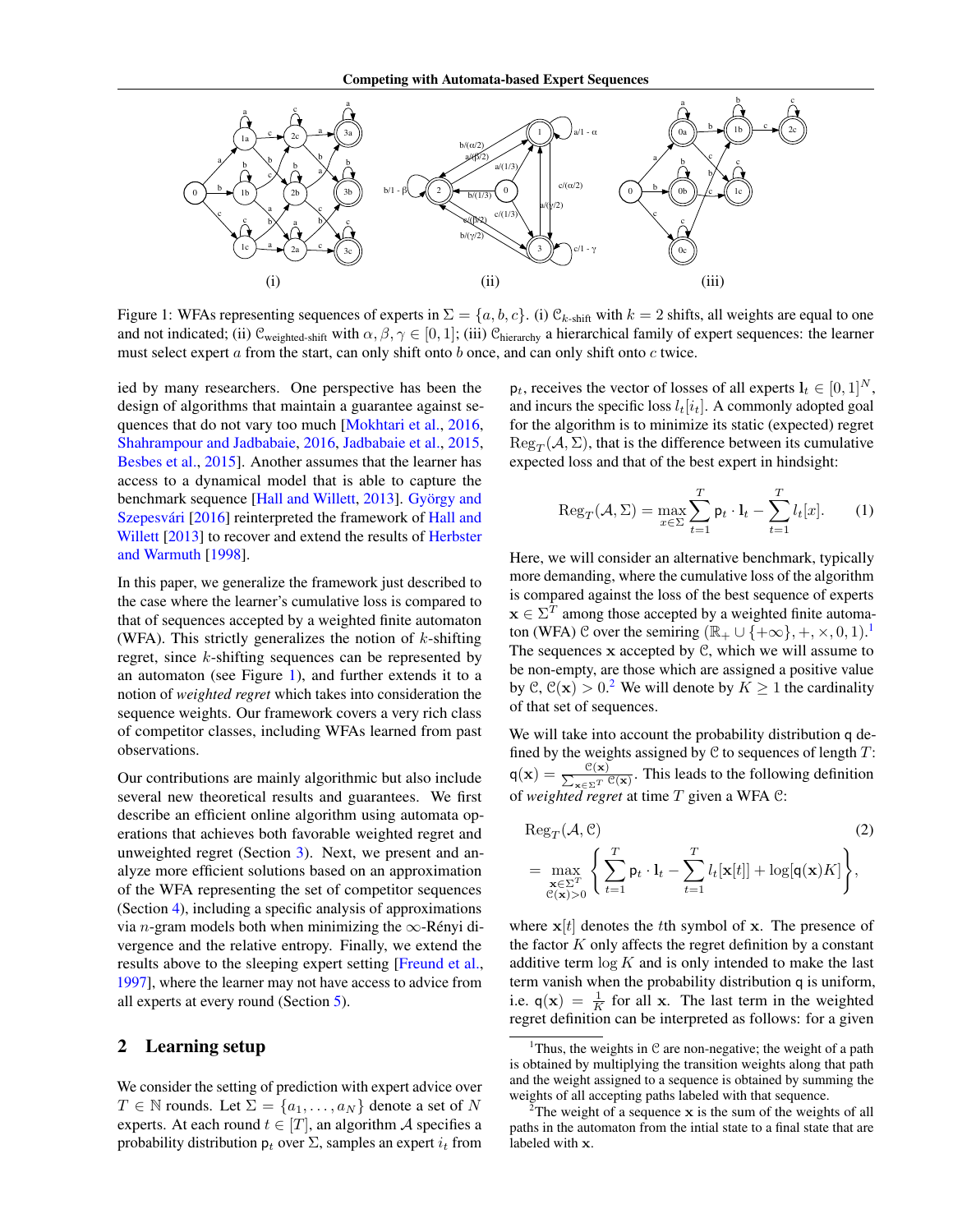value of an expert sequence loss  $\sum_{t=1}^{T} l_t[\mathbf{x}[t]]$ , the regret is larger for sequences x with a larger probability  $q(x)$ .<sup>3</sup> Thus, with this definition of regret, the learning algorithm is pressed to achieve a small cumulative loss compared to expert sequences with small loss and high probability. Notice that when C accepts only constant sequences, that is sequences x with  $x[1] = \ldots = x[T]$  and assigns the same weight to them, then the notion of weighted regret coincides with that of static regret (Formula 1).

We also define the *unweighted regret*  $\text{Reg}^0_T(\mathcal{A}, \mathcal{C})$  of algorithm  $A$  at time  $T$  given the WFA  $C$  as:

$$
\operatorname{Reg}_{T}^{0}(\mathcal{A}, \mathcal{C}) = \max_{\substack{\mathbf{x} \in \Sigma^{T} \\ \mathcal{C}(\mathbf{x}) > 0}} \left\{ \sum_{t=1}^{T} \mathsf{p}_{t} \cdot \mathbf{l}_{t} - \sum_{t=1}^{T} l_{t}[\mathbf{x}[t]] \right\}.
$$
 (3)

The weights of the WFA  $C$  play no role in this notion of regret. When C has uniform weights, then the unweighted regret and weighted regret coincide.

As an example, the sequences of experts with  $k$  shifts studied by Herbster and Warmuth [1998] can be represented by the WFA  $\mathcal{C}_{k\text{-shift}}$  of Figure 1(i). Figure 1(ii) shows an alternative weighted model of shifting experts, and Figure 1(iii) shows a hierarchical family of expert sequences.

### 3 Automata Weighted-Majority algorithm

In this section, we describe a simple algorithm, *Automata Weighted-Majority* (AWM), that can be viewed as an enhancement of the weighted-majority algorithm [Littlestone and Warmuth, 1994] to the setting of experts paths represented by a WFA.<sup>4</sup> We will show that it benefits from favorable weighted and unweighted regret guarantees.

We first present the mathematical calculations and concepts behind the algorithm before providing an efficient implementation. As with standard weighted-majority, AWM maintains a distribution  $q_t$  over the set of expert sequences  $\mathbf{x} \in \Sigma^{T}$  accepted by C at any time t and admits a learning parameter  $\eta > 0$ . The initial distribution  $q_1$  is defined in terms of the distribution q induced by C over  $\Sigma^T$ , and  $q_{t+1}$  is defined from  $q_t$  via an exponential update: for all  $\mathbf{x} \in \Sigma^T, t \geq 1$ ,

$$
q_1[\mathbf{x}] = \frac{\mathbf{q}[\mathbf{x}]^{\eta}}{\sum_{\mathbf{x} \in \Sigma^T} \mathbf{q}[\mathbf{x}]^{\eta}},
$$
  

$$
q_{t+1}[\mathbf{x}] = \frac{e^{-\eta l_t[\mathbf{x}[t]]} \mathbf{q}_t[\mathbf{x}]}{\sum_{\mathbf{x} \in \Sigma^T} e^{-\eta l_t[\mathbf{x}[t]]} \mathbf{q}_t[\mathbf{x}]},
$$
(4)

<sup>3</sup>The choice of an additive weight penalty is motivated by the log loss setting, where the loss is the log probability of a sequence and the penalty can be interpreted as a prior weight. However, a multplicative penalty is also reasonable and could serve as interesting future work.

<sup>4</sup>This algorithm is in fact closer to the EXP4 algorithm [Auer et al., 2002]. However, EXP4 is designed for the bandit setting, so we use the weighted-majority naming convention.

where we denote by  $x[t] \in \Sigma$  the tth symbol in x.  $q_t$ induces a distribution  $p_t$  over the expert set  $\Sigma$  defined for all  $a \in \Sigma$  by

$$
\mathsf{p}_t[a] = \frac{\sum_{\mathbf{x} \in \Sigma^T} \mathsf{q}_t[\mathbf{x}] 1_{\mathbf{x}[t]=a}}{\sum_{a \in \Sigma} \sum_{\mathbf{x} \in \Sigma^T} \mathsf{q}_t[\mathbf{x}] 1_{\mathbf{x}[t]=a}}.
$$
(5)

Thus,  $p_t[a]$  is obtained by summing up the  $q_t$ -weights of all sequences with the  $t$ th symbol equal to  $a$  and normalization. The distributions  $p_t$  define the AWM algorithm. Note that in contrast to a standard implementation of the weighted-majority algorithm with a fixed prior distribution, the algorithm here uses an initial distribution  $q_1$  that is defined in terms of  $q^{\eta}$  and changes with the learning rate.

The following regret guarantees hold for AWM.

Theorem 1. *Let* q *denote the probability distribution over expert sequences of length* T *defined by* C *and let* K *denote the cardinality of its support. Then, the following upper bound holds for the weighted regret of* AWM*:*

$$
\begin{aligned} \text{Reg}_{T}(\text{AWM}, \mathcal{C}) &\leq \frac{\eta T}{8} + \frac{1}{\eta} \log \left[ K^{\eta} \sum_{\mathbf{x} \in \Sigma^{T}} \mathbf{q}[\mathbf{x}]^{\eta} \right] \\ &\leq \frac{\eta T}{8} + \frac{1}{\eta} \log K. \end{aligned}
$$

*Furthermore, when*  $K \geq 2$ *, for any*  $T > 0$ *, there exists* η<sup>∗</sup> > 0*, decreasing as a function of* T*, such that:*

$$
\mathrm{Reg}_{T}(\mathrm{AWM}, \mathcal{C}) \leq \sqrt{\frac{TH_{\eta^*}(\mathsf{q})}{2}} - H_{\eta^*}(\mathsf{q}) + \log K,
$$

*where*  $H_{\eta}(\mathbf{q}) = \frac{1}{1-\eta} \log \left( \sum_{\mathbf{x} \in \Sigma^{T}} \mathbf{q}[\mathbf{x}]^{\eta} \right)$  *is the*  $\eta$ -*Rényi entropy of* q*. The unweighted regret of* AWM *can be upperbounded as follows:*

$$
\operatorname{Reg}_{T}^{0}(\mathbf{AWM}, \mathcal{C}) \le \frac{\eta T}{8} + \frac{1}{\eta} \log K.
$$

The proof is an extension of the standard proof for the weighted-majority algorithm and is given in Appendix C. The bound in terms of the Rényi entropy shows that the regret guarantee can be substantially more favorable than standard bounds of the form  $O(\sqrt{T \log K})$ , depending on the properties of the distribution q. First, since the  $\eta$ -Rényi entropy is non-increasing in  $\eta$  [Van Erven and Harremos, 2014], we have  $H_{\eta^*}(\mathsf{q}) \leq H_0(\mathsf{q}) = \log(|\text{supp}(\mathsf{q})|) \leq$  $log K$ . Second, if the distribution q is concentrated on a subset  $\Delta$  with a small cardinality,  $|\Delta| \ll K$ , that is  $\sum_{\mathbf{x}\notin\Delta} \mathsf{q}[\mathbf{x}]^{\eta^*} < \epsilon(1-\eta^*) \sum_{\mathbf{x}\in\Delta} \mathsf{q}[\mathbf{x}]^{\eta^*}$  for some  $\epsilon > 0$ and for  $\eta^*$  < 1, then, by Jensen's inequality, the following upper bound holds:

$$
H_{\eta}^{*}(\mathbf{q}) \leq \frac{1}{1 - \eta^{*}} \log \left( \sum_{\mathbf{x} \in \Delta} \mathbf{q}[\mathbf{x}]^{\eta^{*}} \right) + \epsilon
$$
  
\$\leq \frac{1}{1 - \eta^{\*}} \log \left( |\Delta| \left( \frac{1}{|\Delta|} \sum\_{\mathbf{x} \in \Delta} \mathbf{q}[\mathbf{x}] \right)^{\eta^{\*}} \right) + \epsilon\$  
\$\leq \log(|\Delta|) + \epsilon\$.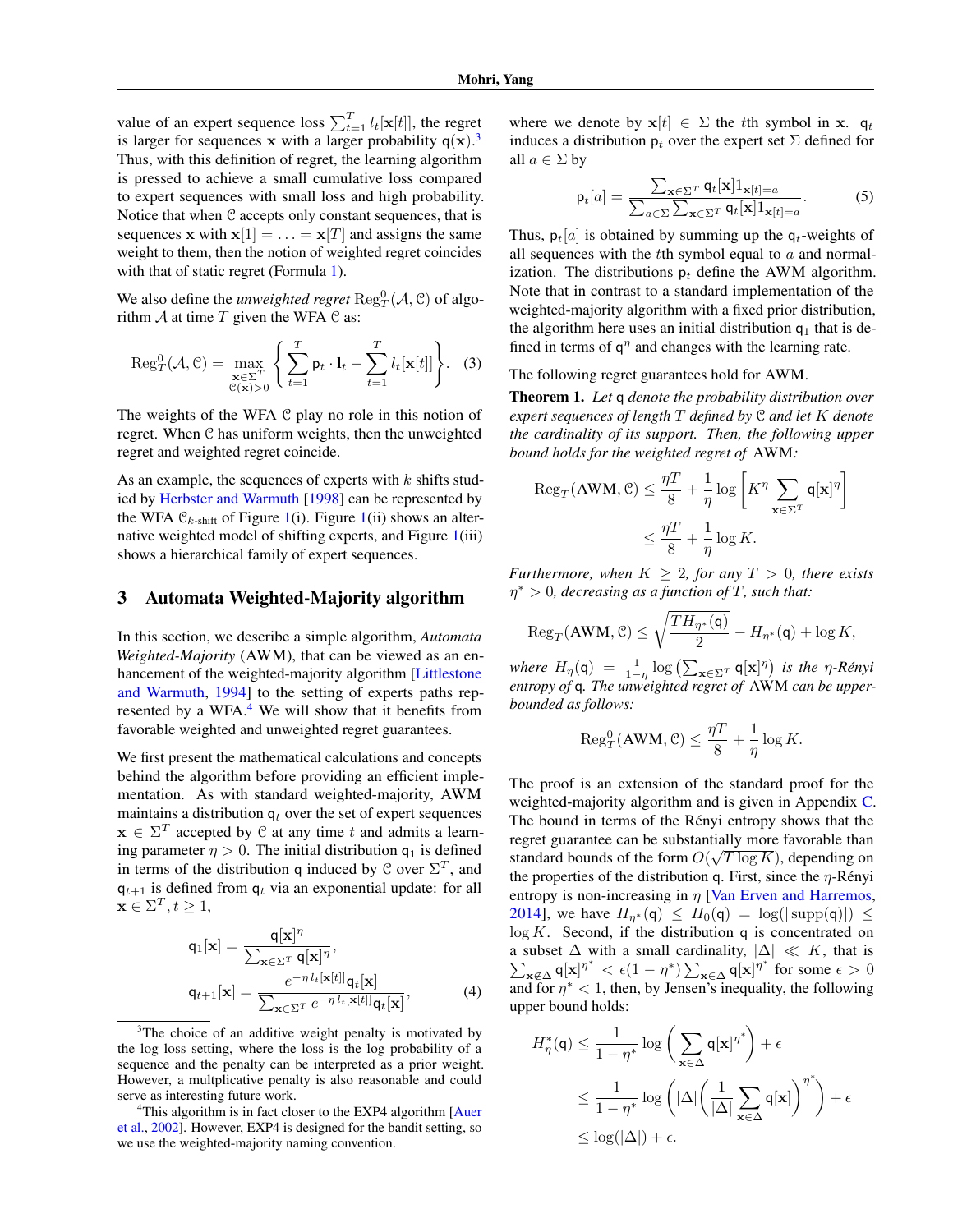Algorithm 1: AUTOMATAWEIGHTEDMAJORITY(AWM).

Algorithm:  $AWM(\mathcal{C}, \eta)$  $\mathcal{B} \leftarrow \mathcal{C} \cap \mathcal{S}_T$  $A \leftarrow \text{WEIGHT-PUSHING}(\mathcal{B}^{\eta})$  $\beta \leftarrow \text{BWDDIST}(\mathcal{A})$  $\alpha \leftarrow 0; \alpha[I_{\mathcal{A}}] \leftarrow 1$ for each  $e \in E_{\mathcal{A}}^{0 \rightarrow 1}$  do  $\mathsf{p}_1[\text{lab}[e]] \leftarrow \text{weight}[e].$ for  $t \leftarrow 1$  to  $T$  do  $i_t \leftarrow$ SAMPLE( $p_t$ ); PLAY( $i_t$ ); RECEIVE( $l_t$ )  $Z \leftarrow 0; \mathbf{w} \leftarrow 0$ for each  $e \in E_{\mathcal{A}}^{t \to t+1}$  do weight<br>[ $e$ ] ← weight<br>[ $e$ ]  $e^{-\eta l_t [\text{lab}[e]]}$  $\mathbf{w}[\text{lab}[e]] \leftarrow$  ${\bf w}[\text{lab}[e]] + {\boldsymbol{\alpha}}[\text{src}[e]]$  weight $[e]$   ${\boldsymbol{\beta}}[\text{dest}[e]]$  $Z \leftarrow Z + \mathbf{w}[\text{lab}[e]]$  $\alpha[\text{dest}[e]] \leftarrow \alpha[\text{dest}[e]] + \alpha[\text{src}[e]]$  weight $[e]$  $\mathsf{p}_{t+1} \leftarrow$ Z

Efficient algorithm. We now present an efficient computation of the distributions  $p_t$ . Algorithm 1 gives the pseudocode of our algorithm. We will assume throughout that C is deterministic, that is it admits a single initial state and no two transitions leaving the same state share the same label. We can efficiently compute a WFA accepting the set of sequences of length  $T$  accepted by  $C$  by using the standard intersection algorithm for WFAs (see Appendix A for more detail on this algorithm). Let  $S_T$  be a deterministic WFA accepting the set of sequences of length  $T$  and assigning weight one to each (see Figure 2). Then, the intersection of C and  $S_T$  is a WFA denoted by  $C \cap S_T$  which, by definition, assigns to each sequence  $\mathbf{x} \in \Sigma^{T}$  the weight

$$
(\mathcal{C} \cap \mathcal{S}_T)(\mathbf{x}) = \mathcal{C}(\mathbf{x}) \times \mathcal{S}_T(\mathbf{x}) = \mathcal{C}(\mathbf{x}), \quad (6)
$$

and assigns weight zero to all other sequences. Furthermore, the WFA  $\mathcal{B} = (\mathcal{C} \cap \mathcal{S}_T)$  returned by the intersection algorithm is deterministic since both  $C$  and  $S_T$  are deterministic. Next, we replace each transition weight of B by its  $\eta$ -power. Since  $\beta$  is deterministic, this results in a WFA that we denote by  $\mathcal{B}^{\eta}$  and that associates to each sequence x the weight  $\mathbb{C}[\mathbf{x}]^{\eta}$ . Normalizing  $\mathcal{B}^{\eta}$  results in a WFA A assigning weight  $A[x] = \frac{\mathcal{B}[x]^n}{\sum_{i=1}^{n} B[x]}$  $\frac{\mathcal{B}[\mathbf{x}]^{\eta}}{\sum_{x} \mathcal{B}[\mathbf{x}]^{\eta}} = \mathsf{q}_{1}[x]$  to any  $\mathbf{x} \in \Sigma^{T}$ . This normalization can be achieved in time that is linear in the size of the WFA  $\mathcal{B}^{\eta}$  using the WEIGHT-PUSHING algorithm [Mohri, 1997, 2009]. For completeness, we describe this algorithm in Appendix B. Note that since  $\mathcal{B}^{\eta}$  is acyclic, its size is in  $O(|E_{\mathcal{A}}|)$ , where  $E_{\mathcal{A}}$  is the set of transitions of  $A$ <sup>5</sup>. We will denote by  $A$  the resulting WFA.



Figure 2: WFA  $S_T$ , for  $\Sigma = \{a, b, c\}$  and  $T = 3$ .



Figure 3: Illustration of algorithm AWM.

For any state u of A, we will denote by  $\beta[u]$  the sum of the weights of all paths from u to a final state. The vector  $\beta$  can be computed in time that is linear in the number of states and transitions of A using a simple *single-source shortestdistance* algorithm in the semiring  $(\mathbb{R}_{+} \cup \{+\infty\}, +, \times, 0, 1)$ [Mohri, 2009], or the forward-backward algorithm. We call this subroutine BWDDIST in the pseudocode.

We will denote by  $Q_t$  the set of states in A that can be reached by sequences of length t and by  $E_{A}^{t\rightarrow t+1}$  the set of transitions from a state in  $Q_t$  to a state in  $Q_{t+1}$ . For each transition e, let  $\text{src}[e]$  denote its source state,  $\text{dest}[e]$ its destination state, lab $[e] \in \Sigma$  its label, and weight $[e] \geq 0$ its weight. Since  $A$  is normalized, the expert probabilities  $p_1[a]$  for  $a \in \Sigma$  can be read off the transitions leaving the initial state:  $p_1[a]$  is the weight of the transition in  $E^{0\to 1}_{\mathcal{A}}$ labeled with a.

Let  $\alpha_t[u]$  denote the *forward weights*, that is the sum of the weights of all paths from the initial state to state  $u$ just before the  $t$ th round. At round  $t$ , the weight of each transition *e* in  $E_A^{t \to t+1}$  is multiplied by  $e^{-\eta l_t [\text{lab}[e]]}$ . This results in new forward weights  $\alpha_{t+1}[u]$  at the end of the t-th iteration.  $\alpha_{t+1}$  can be straightforwardly derived from  $\alpha_t$  since for  $u \in Q_{t+1}$ ,  $\alpha_{t+1}[u]$  is given by  $\alpha_{t+1}[u] = \sum_{e:\text{ dest}[e] = u} \alpha_t[\text{src}[e]]$ weight $[e]$ .

Observe that for any  $t \in [T]$  and  $x$ ,  $q_t[x]$  can be written as follows by unwrapping its recursive update definition:

$$
\mathbf{q}_t[\mathbf{x}] = \frac{e^{-\eta \sum_{s=1}^{t-1} l_s[\mathbf{x}[s]]} \mathbf{q}_1[\mathbf{x}]}{\sum_{\mathbf{x} \in \Sigma^T} e^{-\eta \sum_{s=1}^{t-1} l_s[\mathbf{x}[s]]} \mathbf{q}_1[\mathbf{x}]}
$$

.

In view of that, for any  $a \in \Sigma$ ,  $p_{t+1}[a]$  can be written as

<sup>&</sup>lt;sup>5</sup>The WEIGHT-PUSHING algorithm has been used in many other contexts to make a directed weighted graph stochastic. This includes network normalization in speech recognition [Mohri and Riley, 2001], and online learning with large expert sets [Takimoto and Warmuth, 2003, Cortes et al., 2015], where the resulting

stochastic graph enables efficient sampling. The problem setting, algorithms and objectives in the last two references are completely distinct from ours. In particular, (a) in those, each path of the graph represents a single expert, while in our case each path is a sequence of experts; (b) in those, weight-pushing is applied at every round, while in our case it is used once at the start of the algorithm; (c) the regret is with respect to a static expert, while in our case it is with respect to a WFA of expert sequences.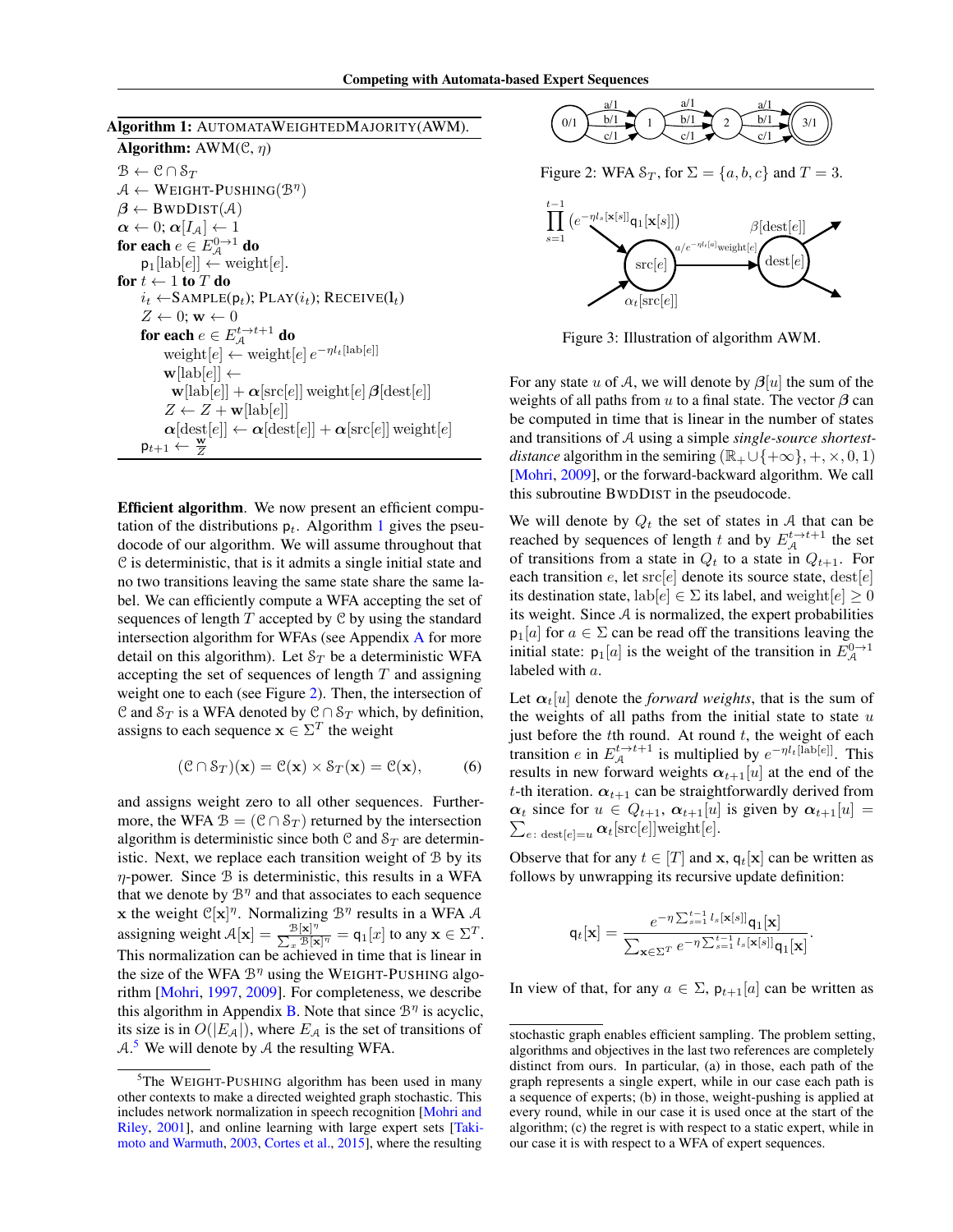follows:

$$
\mathbf{p}_{t+1}[a] = \frac{\sum_{\mathbf{x} \in \Sigma^{T}} e^{-\eta \sum_{s=1}^{t} l_{s}[\mathbf{x}[s]]} \mathbf{q}_{1}[\mathbf{x}] \mathbf{1}_{\mathbf{x}[t]=a}}{\sum_{a \in \Sigma} \sum_{\mathbf{x} \in \Sigma^{T}} e^{-\eta \sum_{s=1}^{t} l_{s}[\mathbf{x}[s]]} \mathbf{q}_{1}[\mathbf{x}] \mathbf{1}_{\mathbf{x}[t]=a}}.
$$

Since the WFA  $\mathcal A$  is deterministic, for any x accepted by A there is a unique accepting path  $\pi$  in A labeled with x. The numerator of the expression of  $p_{t+1}[a]$  is then the sum of the weights of all paths in  $A$  with the tth symbol  $a$  at the end of tth iteration. This can be expressed as the sum over all transitions  $e$  in  $E_A^{t\to t+1}$  with label  $a$  of the total  $flow$ through  $e$ , that is the sum of the weights of all accepting path going through  $e: \alpha_t[\text{src}[e]]$  weight $[e]$   $\beta[\text{dest}[e]]$  (see Figure 3). This is precisely the formula determining  $p_{t+1}$  in the pseudocode, where  $Z$  is the normalization factor.

The AWM algorithm is closely related to the Expert Hidden Markov Model of Koolen and de Rooij [2013] given for the log loss. It can be viewed as a generalization of that algorithm to arbitrary loss functions. A key difference between our setup and the perspective adopted by Koolen and de Rooij [2013] is that they assume a Bayesian setting where a prior distribution over expert sequences is given and must be used. We assume the existence of a competitor automaton C, but do not necessarily need to sample from it for making predictions. This will be crucial in the next section, where we use a different WFA than  $C$  to improve computational efficiency while preserving regret performance. Also, the prior distribution in [Koolen and de Rooij, 2013] would be over  $\mathcal{C}_T$  (for a large T) and not  $\mathcal{C}$ .

The computational complexity of AWM at each round  $t$  is  $O(|E_{\mathcal{A}}^{t\to \hat{t}+1}|)$ , that is the time to update the weights of the transitions in  $E_{A}^{t\to t+1}$  and to incrementally compute  $\alpha$  for states reached by paths of length  $t + 1$ . The total computational cost of the algorithm is thus  $O\left(\sum_{t=1}^T |E_{\mathcal{A}}^{t\to t+1}| \right)$  =  $O(|E_A|)$ .<sup>6</sup> Note that A and  $\mathfrak{C} \cap \mathcal{S}_T$  admit the same topology, thus the total complexity of the algorithm depends on the number of transitions of the intersection WFA  $\mathcal{C} \cap \mathcal{S}_T$ , which is at most  $|\mathcal{C}|NT$ , where  $|\mathcal{C}|$  is the size of the automaton  $\mathcal C$ (i.e. the total number of states and transitions). This can be substantially more favorable than a naïve algorithm, whose worst-case complexity is exponential in T.

When the number of transitions of the intersection WFA  $C \cap S_T$  is not too large compared to the number of experts  $N$ , the AWM algorithm is quite efficient. However, it is natural to ask whether one can design efficient algorithms even if the number of transitions  $E_{A}^{t\rightarrow t+1}$  to process per round is large (which may be the case even for a *minimized* WFA  $C \cap S_T$  [Mohri, 2009]).

We will give two sets of solutions to derive a more efficient

algorithm, which can be combined for further efficiency. In the next section, we discuss a solution that consists of using an approximate WFA with a smaller number of transitions. In Appendix E, we show that the notion of *failure transition*, originally used in the design of string-matching algorithms and recently employed for parameter estimation in backoff n-gram language models [Roark et al., 2013], can be used to derive a more compact representation of the WFA  $C \cap S_T$ , thereby resulting in a significantly more efficient online learning algorithm that still admits compelling regret guarantees.

### 4 Approximation algorithms

In this section, we present approximation algorithms for the problem of online learning against a weighted sequence of experts represented by a WFA C. Rather than using the intersection WFA  $C_T = C \cap S_T$ , we will assume that AWM is run with an approximate WFA  $C_T$ . The main motivation for doing so is that the algorithm can be substantially more efficient if  $\widehat{\mathcal{C}}_T$  admits significantly fewer transitions than  $\mathcal{C}_T$ . Of course, this comes at the price of a somewhat weaker regret guarantee that we now analyze in detail.

### 4.1 Effect of WFA approximation

We first analyze the effect of automata approximation on the regret of AWM. As in the previous section, we denote by q the distribution defined by  $C_T$  over sequences of length T. We will similarly denote by  $\hat{q}$  the distribution defined by  $\mathcal{C}_T$  over the same set. The effect of the WFA approximation on the regret can be naturally expressed in terms of the ∞-Rényi divergence  $D_{\infty}(q||\hat{q})$ between the distributions  $q$  and  $\hat{q}$ , which is defined by  $D_{\infty}(\mathbf{q}||\hat{\mathbf{q}}) = \sup_{\mathbf{x} \in \Sigma^{T}} \log[\mathbf{q}(\mathbf{x})/\hat{\mathbf{q}}(\mathbf{x})].$ 

Theorem 2. *The weighted regret of the* AWM *algorithm with respect to the WFA*  $C$  *when run with*  $C_T$  *instead of*  $C_T$ *can be upper bounded as follows:*

$$
\begin{aligned} \text{Reg}_T(\mathcal{A}, \mathcal{C}) &\leq \frac{\eta T}{8} + \frac{1}{\eta} \log \left[ K^{\eta} \sum_{\mathbf{x}} \widehat{\mathbf{q}}[\mathbf{x}]^{\eta} \right] + D_{\infty}(\mathbf{q} \| \widehat{\mathbf{q}}) \\ &\leq \frac{\eta T}{8} + \frac{1}{\eta} \log K + D_{\infty}(\mathbf{q} \| \widehat{\mathbf{q}}). \end{aligned}
$$

*Its unweighted regret can be upper bounded as follows:*

$$
\mathrm{Reg}_T^0(\mathcal{A},\mathcal{C}) \leq \max_{\mathcal{C}(\mathbf{x})>0} \frac{\eta T}{8} + \frac{1}{\eta} \log \left[ \frac{1}{\mathsf{q}[\mathbf{x}]}\right] + \frac{1}{\eta} D_\infty(\mathsf{q} \| \widehat{\mathsf{q}}).
$$

The proof is given in Appendix D. Theorem 2 shows that the extra cost of using an approximate WFA  $\widehat{\mathcal{C}}_T$  instead of  $\mathcal{C}_T$  is  $D_{\infty}(\mathbf{q}||\hat{\mathbf{q}})$  for the weighted regret and similarly  $\frac{1}{n}D_{\infty}(\mathbf{q}||\hat{\mathbf{q}})$ for the unweighted regret. The bound is tight since the best sequence in hindsight in the regret definition may also be the one maximizing the log-ratio.

 ${}^{6}$ By the discussion above and Appendix A, the total complexity of the intersection and weight-pushing operations is also in  $O(|E_A|)$ , so that they do not add any additional cost. Moreover, these two operations need only be carried out once and can be performed offline.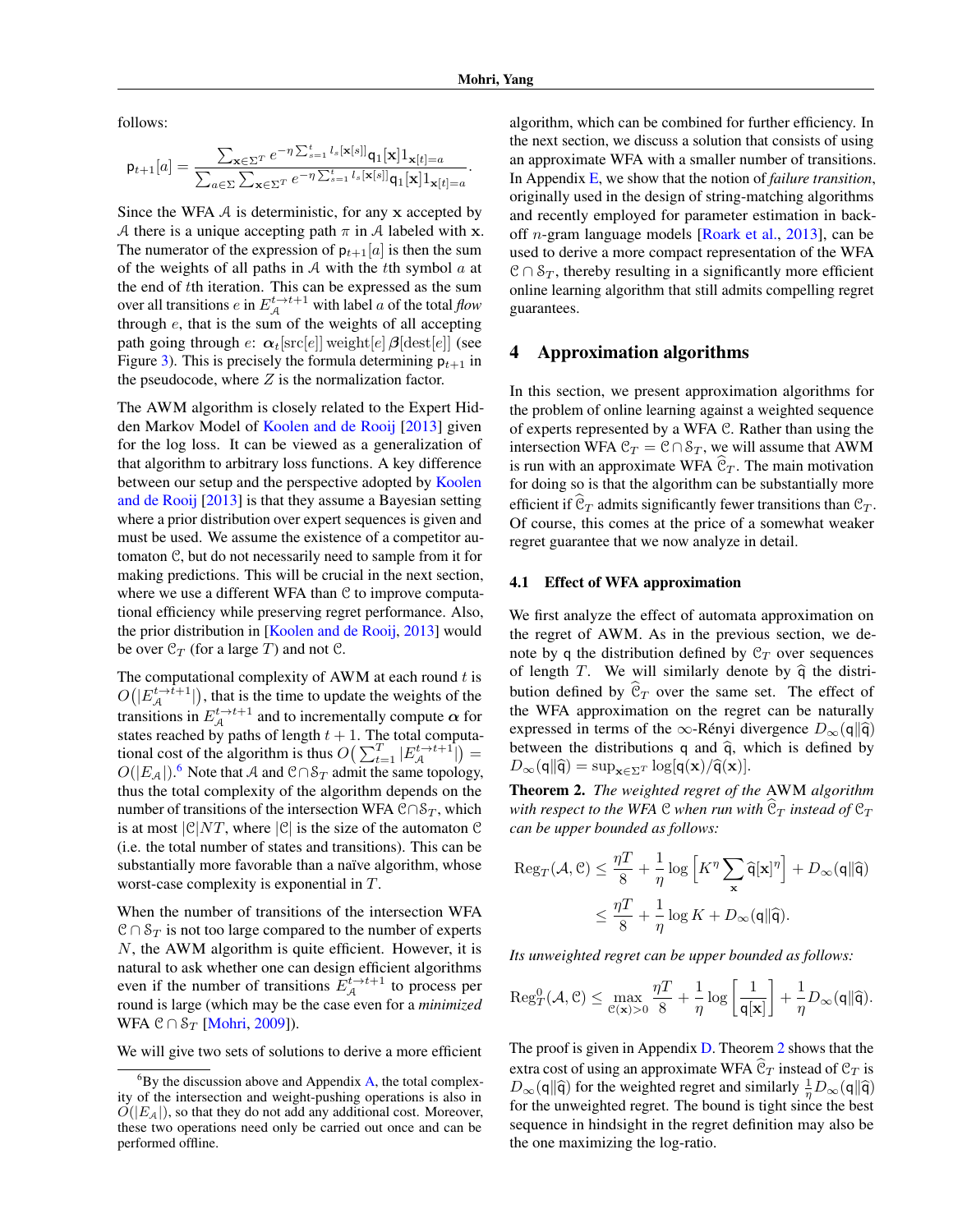The theorem suggests a general algorithm for selecting an approximate WFA  $\hat{C}$  out of a family C of WFAs with a relatively small number of transitions. This consists of choosing  $\hat{C}$  to minimize the Rényi divergence as defined by the following program:

$$
\min_{\widehat{\mathbf{C}} \in \mathcal{C}} D_{\infty}(\mathbf{q} \| \widehat{\mathbf{q}}),\tag{7}
$$

where  $\hat{q}$  is the distribution induced by  $\hat{e}$  over  $\Sigma^{T}$  (the one obtained by computing  $\hat{\mathcal{C}}_T = \hat{\mathcal{C}} \cap \mathcal{S}_T$  and normalizing the weights). The theorem ensures that the solution benefits from the most favorable regret guarantee among the WFAs in  $\mathcal C$ . When the set of distributions associated to  $\mathcal C$  is convex, then the set of distributions defined over  $\Sigma^T$  is also convex. This is then a convex optimization problem, since  $\hat{q} \mapsto$  $\log(q/\hat{q})$  is a convex function and a supremum of convex functions is convex.

The choice of the family  $C$  is subject to a trade-off: approximation accuracy versus computational efficiency of using WFAs in  $C$ . This raises a model selection question for which we discuss in detail a solution in Section 4.2: given a sequence of families  $(C_n)_{n\in\mathbb{N}}$  with growing complexity and computational cost, the problem consists of selecting the best n.

In the following, we will consider the case where the family C of weighted automata is that of n*-gram models*, for which we can upper bound the computational complexity.

#### 4.2 Minimum Rényi divergence  $n$ -gram models

Let  $\Sigma^{\leq n-1}$  denote the set of sequences of length at most  $n - 1$ . An *n*-gram language model is a Markovian model of order  $(n - 1)$  defined over  $\Sigma^*$ , which can be compactly represented by a WFA with each state identified with a sequence  $x \in \Sigma^{\leq n-1}$ , thereby encoding the sequence *just read* to reach that state. The WFA admits a transition from state  $(\mathbf{x}[1] \cdots \mathbf{x}[n-1])$  to state  $(\mathbf{x}[2] \cdots \mathbf{x}[n-1]a)$  with weight  $w[a \mid \mathbf{x}[1] \cdots \mathbf{x}[n-1]]$ , for any  $a \in \Sigma$ , and, for any  $k \leq n-1$ , a transition from state  $(\mathbf{x}[1] \cdots \mathbf{x}[k-1])$  to state  $(\mathbf{x}[1] \cdots \mathbf{x}[k-1]a)$  with weight  $\mathbf{w}[a \mid \mathbf{x}[1] \cdots \mathbf{x}[k-1]]$ , for any  $a \in \Sigma$ . It admits a unique initial state which is the one labeled with the empty string  $\epsilon$  (sequence of length zero) and all its states are final. The WFA is stochastic, that is outgoing transition weights sum to one at every state: thus,  $\sum_{a \in \Sigma} w[a|x] = 1$  for all  $x \in \Sigma^{\leq n-1}$ . Notice that this WFA is also deterministic since it admits a unique initial state and no two transitions with the same label leaving any state. Figure 4 illustrates this definition in the case of a simple bigram model.

Note that the transition weights w[a|x], with  $a \in \Sigma$  and  $\mathbf{x} \in \bigcup_{k \leq n-1} \Sigma^k$  fully specify an *n*-gram model. Since for a fixed  $\mathbf{x} \in \bigcup_{k \leq n-1} \sum^{k}$ , w[·|x] is an element of the simplex, an  $n$ -gram model can be viewed as an element of the product of  $\sum_{k=0}^{n-1} \sum_{k=0}^{k}$  simplices, a convex set. We will denote by  $\mathcal{W}_n$ 



Figure 4: A bigram language model over the alphabet  $\Sigma =$  ${a, b, c}.$ 

the family of all  $n$ -gram models.

One key advantage of  $n$ -gram models in this context is that the per-iteration complexity can be bounded in terms of the number of symbols. Since an  $n$ -gram model has at most  $|\Sigma|^{n-1}$  states, its per-iteration computational cost is in  $O(|\Sigma|^n)$  as each state can take one of  $|\Sigma|$  possible transitions. For  $n$  small, this can be very advantageous compared to the original  $\mathcal{C}_T$ , since in general the maximum out-degree of states reached by sequences of length  $t$  in the latter can be very large. For instance, the automaton  $\mathcal{C}_{weighted-shift}$  in Figure 1 (ii) can itself be viewed as a bigram model and admits efficient computation.

For n-gram models, our approximation algorithm (Problem 7) can be written as follows:

$$
\min_{\mathbf{w}\in\mathcal{W}_n} D_{\infty}(\mathbf{q} \| \mathbf{q}_{\mathbf{w}}) = \min_{\mathbf{w}\in\mathcal{W}_n} \sup_{\mathbf{x}\in\Sigma^T} \log \left[ \frac{\mathbf{q}[\mathbf{x}]}{\mathbf{q}_{\mathbf{w}}[\mathbf{x}]} \right], \quad (8)
$$

where  $q_w$  is the distribution induced by the *n*-gram model w on sequences in  $\Sigma^T$ . By definition of the *n*-gram model, for any  $\mathbf{x} \in \Sigma^{T}$ ,  $\mathsf{q}_{\mathsf{w}}[\mathbf{x}]$  is given by the following:

$$
\mathsf{q_w}[\mathbf{x}] = \prod_{t=1}^T \mathsf{w}\big[\mathbf{x}[t]\big|\mathbf{x}_{\text{max}(t-n+1,1)}^{t-1}\big],
$$

since the weights of sequences of any fixed length sum to one in an  $n$ -gram model. Problem  $8$  is a convex optimization problem over  $W_n$ . The problem can be solved using as an an extension of the Exponentiated Gradient (EG) algorithm of Kivinen and Warmuth [1997], which we will refer to as PROD-EG. The pseudocode of PROD-EG, a general convergence guarantee, and its convergence guarantee in the specific case of  $n$ -gram models are given in detail in Appendix F as Algorithm 6, Theorem 5, and Corollary 1 respectively.

**Model selection.** In practice, we seek an  $n$ -gram model that balances the tradeoff between approximation error and computational cost. Assume that we are given a maximum per-iteration computational budget  $B$ . We therefore wish to determine an  $n$ -gram approximation model affordable within our budget and with the most favorable regret guarantee. Let  $F(\mathsf{q}, \mathsf{q}_w)$  denote the objective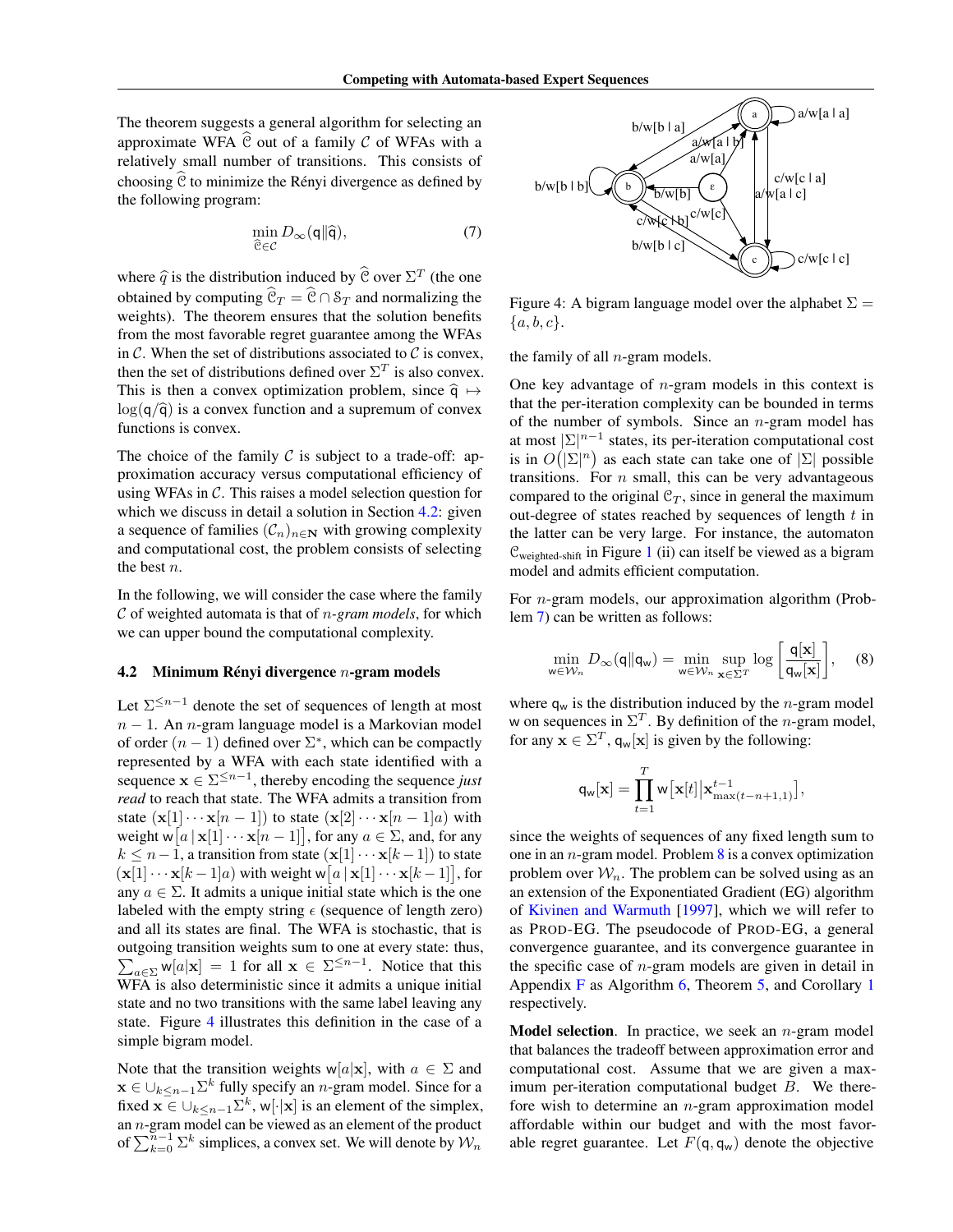| Algorithm 2: $n$ -GRAMMODELSELECT.                                                                                     |
|------------------------------------------------------------------------------------------------------------------------|
| <b>Algorithm:</b> n-GRAMMODELSELECT(q, $\tau$ , B)                                                                     |
| $n \leftarrow 1; \mathsf{q}_{\mathsf{w}} \leftarrow \mathsf{q}_{\mathsf{u}_{\mathsf{m}}}; s \leftarrow 0$              |
| while $s \leq \tau$ do                                                                                                 |
| $q_w \leftarrow$ PROD-EG-UPDATE $(q_w, \mathcal{W}_n)$                                                                 |
| $s \leftarrow s + 1$                                                                                                   |
| if $F(q, q_w) - \Delta(s, n) > \sqrt{T}$ and $ \Sigma ^n \leq B$ then                                                  |
| $n \leftarrow 2n$ ; $s \leftarrow 0$ ; $q_w \leftarrow q_w$                                                            |
| $n_{\text{max}} \leftarrow n$ .                                                                                        |
| $\mathsf{q}_{\mathsf{w}} \leftarrow \text{BINARYSEARCH}([1, n_{\text{max}}], F(\mathsf{q}, \mathsf{q}_{\mathsf{w}})$ – |
| $\Delta(\tau, n) \leq \sqrt{T}$                                                                                        |
| return $q_w$                                                                                                           |

function of Problem (8):  $F(\mathbf{q}, \mathbf{q}_w) = D_\infty(\mathbf{q} || \mathbf{q}_w)$ . By the convergence guarantee of Corollary 1, if  $q_w$  is the *n*gram model returned by PROD-EG after  $\tau$  iterations, we can write  $F(\mathbf{q}, \mathbf{q}_w) - F(\mathbf{q}, \mathbf{q}_{w^*}) \leq \Delta(\tau, n)$ , where w<sup>\*</sup> is the *n*-gram model minimizing Problem  $(8)$  over  $W_n$  and  $\Delta(\tau, n)$  the upper bound given by Corollary 1. Thus, if  $F(\mathsf{q}, \mathsf{q}_w) - \Delta(\tau, n) > \sqrt{T}$  for some *n*, then, even the optimal  $n$ -gram model for this  $n$  will cause an increase in the regret.

Let  $n^*$  be the smallest n such that  $F(q, q_w) - \Delta(\tau, n) \leq$  $\sqrt{T}$  (or the smallest value that exceeds our budget). We can find this value in  $log(n^*)$  time using a two-stage process. In the first stage, we double  $n$  after every violation until we find an upper bound on  $n^*$ , which we denote by  $n_{\text{max}}$ . In the second stage, we perform a binary search within [1,  $n_{\text{max}}$ ] to determine  $n^*$ . Each stage takes  $\log(n^*)$  iterations, and each iteration is the cost of running PROD-EG for that specific value of  $n$ . Thus, the overall complexity of the algorithm is  $O(\log(n^*)\text{Cost}(\text{PROD-EG}))$ , where Cost(PROD-EG) is the cost of a call to PROD-EG. The full pseudocode of this algorithm, n-GRAMMODELSELECT, is presented as Algorithm 2, where  $u_n$  denotes the uniform *n*-gram model and PROD-EG-UPDATE $(q_w, W_n)$  denotes one update made by PROD-EG when optimizing over  $\mathcal{W}_n$ .

In the simple case of a unigram automaton model over two symbols and when the distribution q defined by the intersection WFA  $C_T$  is uniform, we can give an explicit form of the solution of Problem 8. The solution is obtained from the paths with the smallest number of occurrences of each symbol, which can be straightforwardly found via a shortest-path algorithm in linear time.

**Theorem 3.** Assume that  $C_T$  admits uniform weights over *all paths and*  $\Sigma = \{a_1, a_2\}$ *. For*  $j \in \{1, 2\}$ *, let*  $n(a_j)$  *be the smallest number of occurrences of*  $a_j$  *in a path of*  $\mathcal{C}_T$ *. For any*  $j \in \{1, 2\}$ *, define* 

$$
\mathsf{q}[a_j] = \frac{\max\left\{1, \frac{n(a_j)}{T - n(a_j)}\right\}}{1 + \max\left\{1, \frac{n(a_j)}{T - n(a_j)}\right\}}.
$$

*Then, the unigram model*  $w \in W_1$  *solution of*  $\infty$ -

*Rényi divergence optimization problem is defined by*  $w[a_{j*}] = q[a_{j*}], w[a_{j'}] = 1 - w[a_{j*}], with j^* =$  $\arg \max_{j \in \{1,2\}} n(a_j) \log q[a_j] + [T - n(a_j)] \log [1 \mathsf{q}[a_j]$ .

The proof of this result is provided in Appendix G.

Theorem 3 shows that the solutions of the  $\infty$ -Rényi divergence optimization are based on the n-gram counts of sequences in  $C_T$  with "high entropy". This can be very different from the maximum likelihood solutions, which are based on the average  $n$ -gram counts. For instance, suppose we are under the assumptions of Theorem 3, and specifically, assume that there are T sequences in  $C_T$ . Assume that one of the sequences has  $\left(\frac{1}{2} + \gamma\right)T$  occurrences of  $a_1$  for some small  $\gamma > 0$  and that the other  $T - 1$  sequences have  $T - 1$  occurrences of  $a_1$ . Then,  $n(a_1) = (\frac{1}{2} + \gamma) T$ , and the solution of the  $\infty$ -Rényi divergence optimization problem is given by  $q_{\infty}(a_1) = \frac{1+2\gamma}{2}$ and  $q_{\infty}(a_2) = \frac{1-2\gamma}{2}$ . On the other hand, the maximumlikelihood solution would be  $q_1(a_1) = 1 + \frac{\gamma}{T} - \frac{3}{2T} + \frac{1}{T^2} \approx 1$ and  $q_1(a_2) = \frac{3}{2T} - \frac{\gamma}{T} - \frac{1}{T^2} \approx 0$  for large T.

### 4.3 Maximum-Likelihood  $n$ -gram models

A standard method for learning  $n$ -gram models is via Maximum-Likelihood, which is equivalent to minimizing the relatively entropy between the target distribution q and the language model, that is via

$$
\min_{w \in \mathcal{W}_n} D(\mathbf{q} \| \mathbf{q}_w),\tag{9}
$$

where,  $D(q||q_w)$  denotes the relative entropy,  $D(q||q_w)$  =  $\sum_{\mathbf{x}} q[\mathbf{x}] \log \left[ \frac{q[\mathbf{x}]}{q_{\mathbf{w}}[\mathbf{x}]} \right]$  $\left| \right|$ . Maximum likelihood *n*-gram solutions are simple. For standard text data, the weight of each transition is the frequency of appearance of the corresponding *n*-gram in the text. For a probabilistic  $C_T$ , the weight can be similarly obtained from the expected count of the  $n$ -gram in the paths of  $C_T$ , where the expectation is taken over the probability distribution defined by  $\mathcal{C}_T$  and can be computed efficiently [Allauzen et al., 2003]. In general, the solution of this optimization problem does not benefit from the guarantee of Theorem 2 since the  $\infty$ -Rényi divergence is an upper bound on the relative entropy. However, in some cases, maximum likelihood solutions do benefit from favorable regret guarantees. In particular, as shown by the following theorem, remarkably, the maximum-likelihood bigram approximation to the  $k$ -shifting automaton coincides with the FIXED-SHARE algorithm of Herbster and Warmuth [1998] and benefits from a constant approximation error. Thus, we can view and motivate the design of the FIXED-SHARE algorithm as that of a bigram approximation of the desired competitor automaton, which represents the family of  $k$ -shifting sequences.

**Theorem 4.** Let  $C_T$  be the k-shifting automaton for some k. *Then, the bigram model*  $w_2$  *obtained by minimizing relative*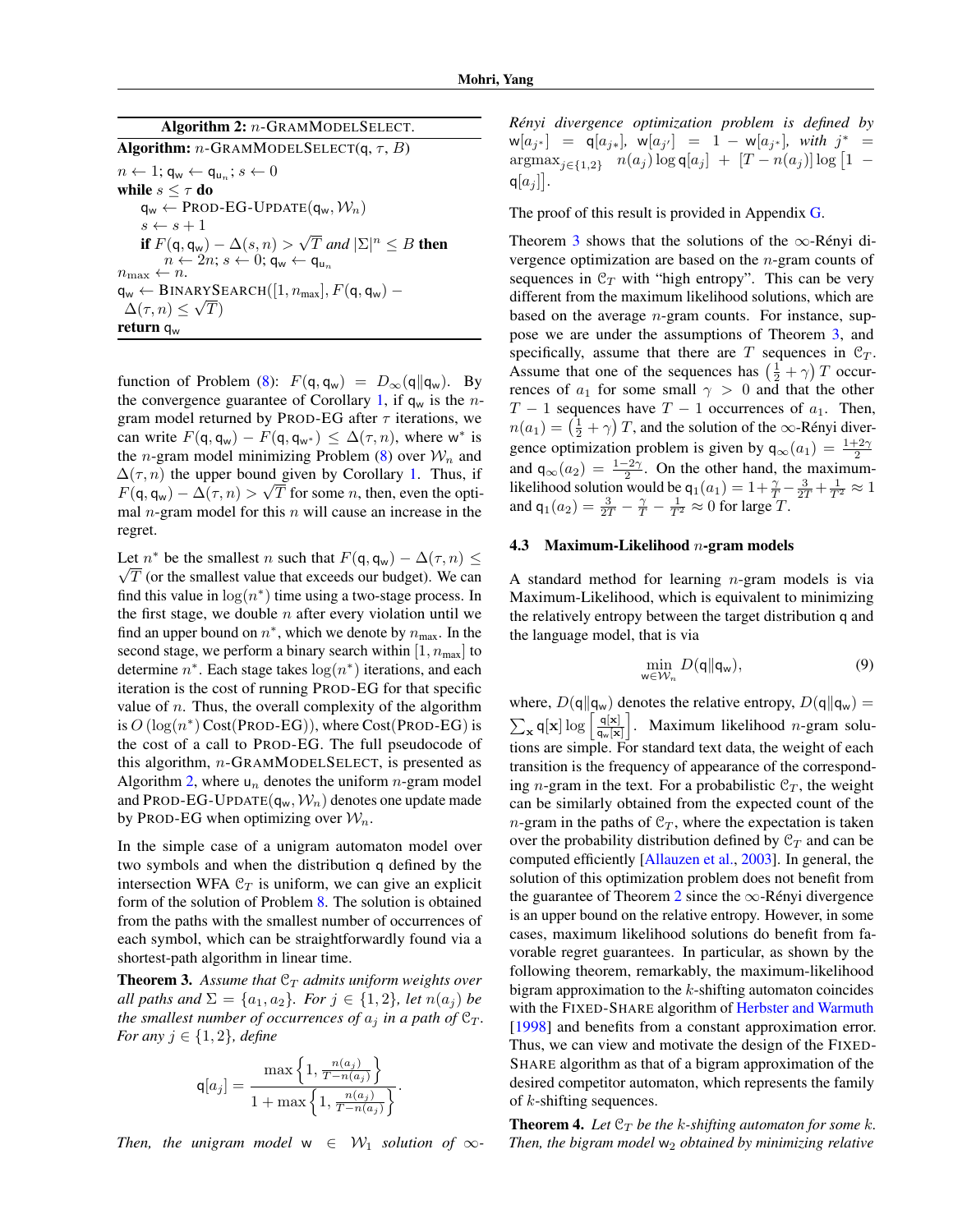*entropy is defined for all*  $a_1, a_2 \in \Sigma$  *by* 

$$
\textsf{p}_{\textsf{w}_2}[a_1a_2]\!=\!\frac{\left[1-\frac{k}{(T-1)}\right]1_{a_1=a_2}+\left[\frac{k}{(T-1)(N-1)}\right]1_{a_1\neq a_2}}{N}.
$$

*Moreover, its approximation error can be bounded by a constant (independent of* T*):*

$$
D_{\infty}(\mathbf{q}||\mathbf{q}_{w_2}) \leq -\log\left[1 - 2e^{-\frac{1}{12k}}\right].
$$

The proof of the theorem as well as other details about Maximum-Likelihood are given in Appendix H. The proof technique is illustrative because it reveals that the maximum likelihood  $n$ -gram model has low approximation error whenever (1) the model's distribution is proportional to the distribution of  $\mathcal{C}_T$  on  $\mathcal{C}_T$ 's support and (2) most of the model's mass lies on the support of  $C_T$ . When the automaton  $\mathcal{C}_T$  has uniform weights, then condition (1) is satisfied when the *n*-gram model is uniform on  $C_T$ . This is true whenever all sequences in  $\mathcal{C}_T$  have the same set of *n*-gram counts, and every permutation of symbols over these counts is a sequence that lies in  $\mathcal{C}_T$ , which is the case for the kshifting automaton. Condition (2) is satisfied when  $n$  is large enough, which necessarily exists since the distribution is exact for  $n = T$ . On the other hand, note that a unigram approximation would have satisfied condition (1) but not condition  $(2)$  for the k-shifting automaton.

To the best of our knowledge, this is the first framework that motivates the design of FIXED-SHARE with a focus on minimizing tracking regret. Other works that have recovered FIXED-SHARE (e.g. [Vovk, 1999, Cesa-Bianchi and Lugosi, 2006, Cesa-Bianchi et al., 2012, Koolen and de Rooij, 2013, György and Szepesvári, 2016]) have generally viewed the algorithm itself as the main focus and have not systematically derived it from first principles.<sup>7</sup>

Our derivation of FIXED-SHARE also allows us to naturally generalize the setting of standard  $k$ -shifting experts to  $k$ -shifting experts with non-uniform weights. Specifically, consider the case where  $C_T$  is an automaton accepting up to  $k$ -shifts but where the shifts now occur with probability  $q[a_2]a_1, a_1 \neq a_2] \neq \frac{1}{N-1} 1_{\{a_2 \neq a_1\}}$ . Since the bigram approximation will remain exact on  $C_T$ , we recover the exact same guarantee as in Theorem 4.

Maximum likelihood  $n$ -gram models can further benefit from our use of failure transitions and the  $\varphi$ -conversion algorithm presented in Appendix  $E$ . This can reduce the size of the automaton and often dramatically improve its computational efficiency without affecting its accuracy.

# 5 Extension to sleeping experts

In many real-world applications, it may be natural for some experts to abstain from making predictions on some of the rounds. For instance, in a bag-of-words model for document classification, only a subset of features may be active for each document. This extension of standard prediction with expert advice is also known as the *sleeping experts framework* [Freund et al., 1997]. The experts are said to be asleep when they are inactive and awake when they are active and available to be selected. This framework is distinct from the permutation-based setting adopted in [Kleinberg et al., 2010, Kanade et al., 2009, Kanade and Steinke, 2014].

Formally, at each round  $t$ , the adversary chooses an awake set  $A_t \subseteq \Sigma$  from which the learner is allowed to query an expert. The algorithm then chooses an expert  $i_t$  from  $A_t$ , receives a loss vector  $l_t \in [0,1]^{|\Sigma|}$  supported on  $A_t$  and incurs loss  $l_t[i_t]$ . Since some experts may be asleep, it is not reasonable to compare the loss against that of the best static expert. In [Freund et al., 1997], the comparison is made against the best fixed mixture of experts normalized at each round over the awake set:  $\min_{u \in \Delta_N} \sum_{t=1}^T$  $\frac{\sum_{a\in A_t}\mathsf{u}[a]l_t[a]}{\sum_{a'\in A_t}\mathsf{u}[a']}$ where  $\Delta_N$  is the  $(N - 1)$ -dimensional simplex.

We extend the notion of sleeping experts to the path setting, so that instead of comparing against fixed mixtures over experts, we compare against fixed mixtures over the family of expert sequences. With some abuse of notation, let  $A_t$ also represent the automaton accepting all paths of length T whose t-th transition has label in  $A_t$ . Then, we want to design an algorithm that performs well with respect to the following quantity:  $\min_{u \in \Delta_K} \sum_{t=1}^T$  $\frac{\sum_{\mathbf{x} \in \mathcal{C}_T \cap A_t} \mathbf{u}[\mathbf{x}] l_t[\mathbf{x}[t]]}{\sum_{\mathbf{x} \in \mathcal{C}_T \cap A_t} \mathbf{u}[\mathbf{x}]},$ where K is the number of accepting paths of  $C_T$ . We describe our new algorithm, AWAKEAWM, along with its accompanying theoretical guarantee, in Appendix I.

# 6 Conclusion

We studied a general framework of online learning against a competitor class represented by a WFA and presented a number of algorithmic solutions for this problem achieving sublinear regret guarantees using automata approximation and failure transitions. We also extended our algorithms and results to the sleeping experts framework (Section 5). Our results can be straightforwardly extended to the adversarial bandit scenario using standard surrogate losses based on importance weighting techniques and to the case of more complex formal language families such as (probabilistic) context-free languages over expert sequences.

### Acknowledgements

This work was partly funded by NSF CCF-1535987 and NSF IIS-1618662.

<sup>&</sup>lt;sup>7</sup>Section 5.2 of Cesa-Bianchi and Lugosi [2006] provides some intuition on why the choice of prior weights in the weighted majority interpretation of *Fixed-Share* is reasonable, but this is conducted a posteriori.